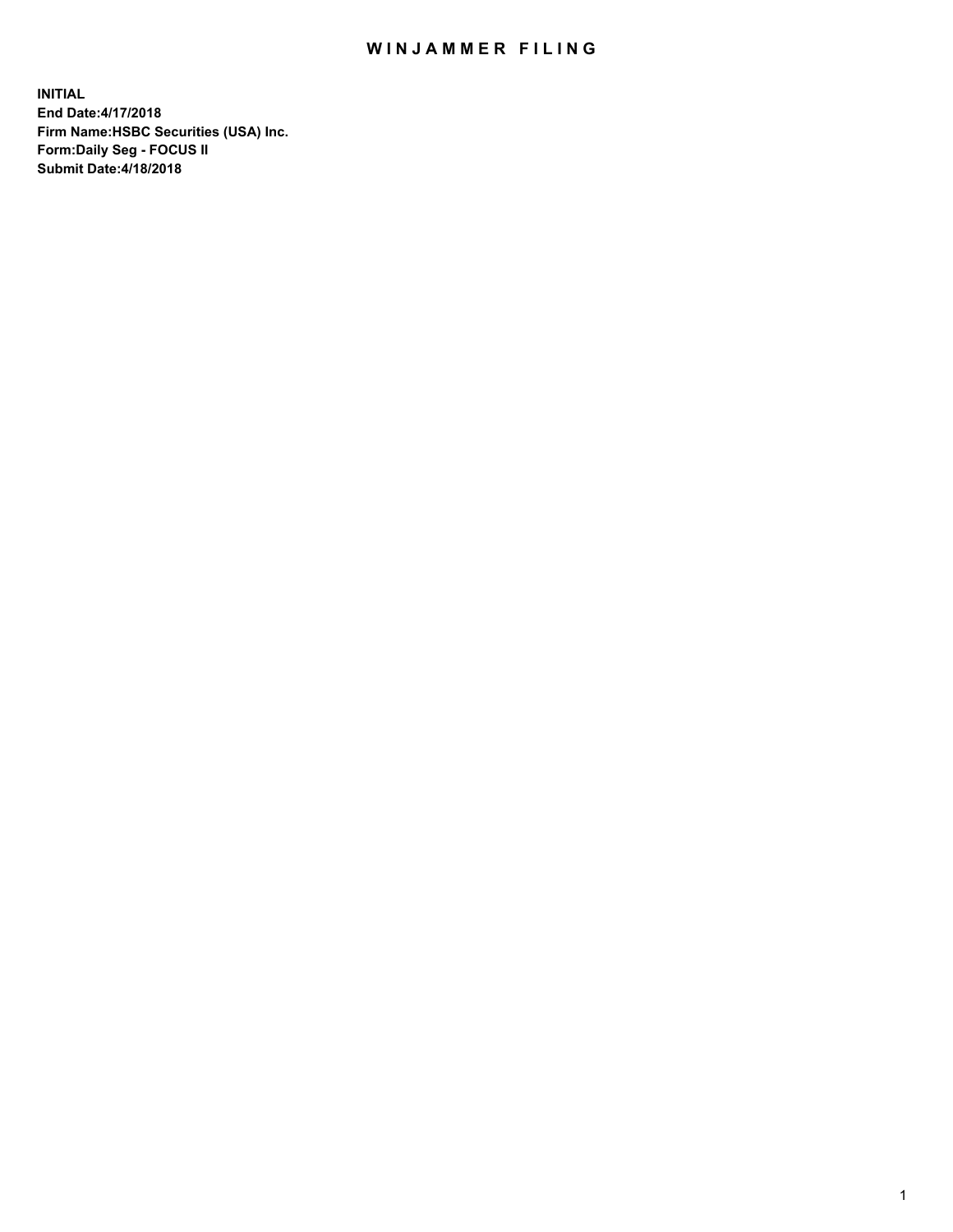## **INITIAL End Date:4/17/2018 Firm Name:HSBC Securities (USA) Inc. Form:Daily Seg - FOCUS II Submit Date:4/18/2018 Daily Segregation - Cover Page**

| Name of Company<br><b>Contact Name</b><br><b>Contact Phone Number</b><br><b>Contact Email Address</b>                                                                                                                                                                                                                         | <b>HSBC Securities (USA) Inc.</b><br><b>Michael Vacca</b><br>212-525-7951<br>michael.va cca@us.hsbc.com |
|-------------------------------------------------------------------------------------------------------------------------------------------------------------------------------------------------------------------------------------------------------------------------------------------------------------------------------|---------------------------------------------------------------------------------------------------------|
| FCM's Customer Segregated Funds Residual Interest Target (choose one):<br>a. Minimum dollar amount: ; or<br>b. Minimum percentage of customer segregated funds required:%; or<br>c. Dollar amount range between: and; or<br>d. Percentage range of customer segregated funds required between:% and%.                         | 147,000,000<br>00<br>0 <sub>0</sub>                                                                     |
| FCM's Customer Secured Amount Funds Residual Interest Target (choose one):<br>a. Minimum dollar amount: ; or<br>b. Minimum percentage of customer secured funds required:%; or<br>c. Dollar amount range between: and; or<br>d. Percentage range of customer secured funds required between: % and %.                         | 25,000,000<br>0 <sub>0</sub><br>0 <sub>0</sub>                                                          |
| FCM's Cleared Swaps Customer Collateral Residual Interest Target (choose one):<br>a. Minimum dollar amount: ; or<br>b. Minimum percentage of cleared swaps customer collateral required:%; or<br>c. Dollar amount range between: and; or<br>d. Percentage range of cleared swaps customer collateral required between:% and%. | 95,000,000<br>00<br><u>00</u>                                                                           |

Attach supporting documents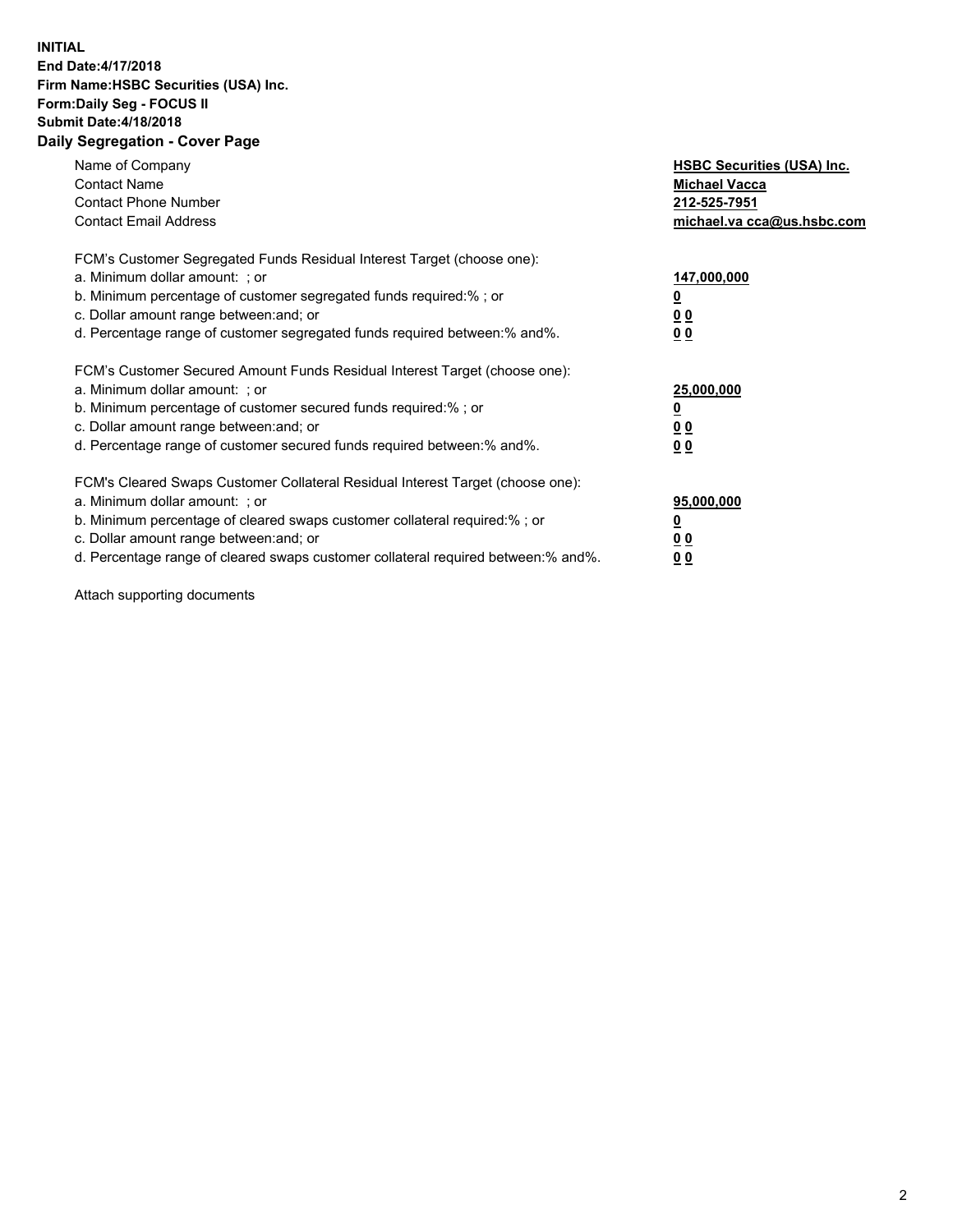**INITIAL End Date:4/17/2018 Firm Name:HSBC Securities (USA) Inc. Form:Daily Seg - FOCUS II Submit Date:4/18/2018 Daily Segregation - Secured Amounts**

Foreign Futures and Foreign Options Secured Amounts Amount required to be set aside pursuant to law, rule or regulation of a foreign government or a rule of a self-regulatory organization authorized thereunder **0** [7305] 1. Net ledger balance - Foreign Futures and Foreign Option Trading - All Customers A. Cash **71,728,177** [7315] B. Securities (at market) **83,615,123** [7317] 2. Net unrealized profit (loss) in open futures contracts traded on a foreign board of trade **7,464,501** [7325] 3. Exchange traded options a. Market value of open option contracts purchased on a foreign board of trade **0** [7335] b. Market value of open contracts granted (sold) on a foreign board of trade **0** [7337] 4. Net equity (deficit) (add lines 1. 2. and 3.) **162,807,801** [7345] 5. Account liquidating to a deficit and account with a debit balances - gross amount **1,852,120** [7351] Less: amount offset by customer owned securities **-1,850,282** [7352] **1,838** [7354] 6. Amount required to be set aside as the secured amount - Net Liquidating Equity Method (add lines 4 and 5) **162,809,639** [7355] 7. Greater of amount required to be set aside pursuant to foreign jurisdiction (above) or line 6. **162,809,639** [7360] FUNDS DEPOSITED IN SEPARATE REGULATION 30.7 ACCOUNTS 1. Cash in banks A. Banks located in the United States **84,180,988** [7500] B. Other banks qualified under Regulation 30.7 **0** [7520] **84,180,988** [7530] 2. Securities A. In safekeeping with banks located in the United States **36,504,316** [7540] B. In safekeeping with other banks qualified under Regulation 30.7 **0** [7560] **36,504,316** [7570] 3. Equities with registered futures commission merchants A. Cash **0** [7580] B. Securities **0** [7590] C. Unrealized gain (loss) on open futures contracts **0** [7600] D. Value of long option contracts **0** [7610] E. Value of short option contracts **0** [7615] **0** [7620] 4. Amounts held by clearing organizations of foreign boards of trade A. Cash **0** [7640] B. Securities **0** [7650] C. Amount due to (from) clearing organization - daily variation **0** [7660] D. Value of long option contracts **0** [7670] E. Value of short option contracts **0** [7675] **0** [7680] 5. Amounts held by members of foreign boards of trade A. Cash **27,233,688** [7700] B. Securities **47,110,807** [7710] C. Unrealized gain (loss) on open futures contracts **7,464,501** [7720] D. Value of long option contracts **0** [7730] E. Value of short option contracts **0** [7735] **81,808,996** [7740] 6. Amounts with other depositories designated by a foreign board of trade **0** [7760] 7. Segregated funds on hand **0** [7765] 8. Total funds in separate section 30.7 accounts **202,494,300** [7770] 9. Excess (deficiency) Set Aside for Secured Amount (subtract line 7 Secured Statement Page 1 from Line 8) **39,684,661** [7380] 10. Management Target Amount for Excess funds in separate section 30.7 accounts **25,000,000** [7780] 11. Excess (deficiency) funds in separate 30.7 accounts over (under) Management Target **14,684,661** [7785]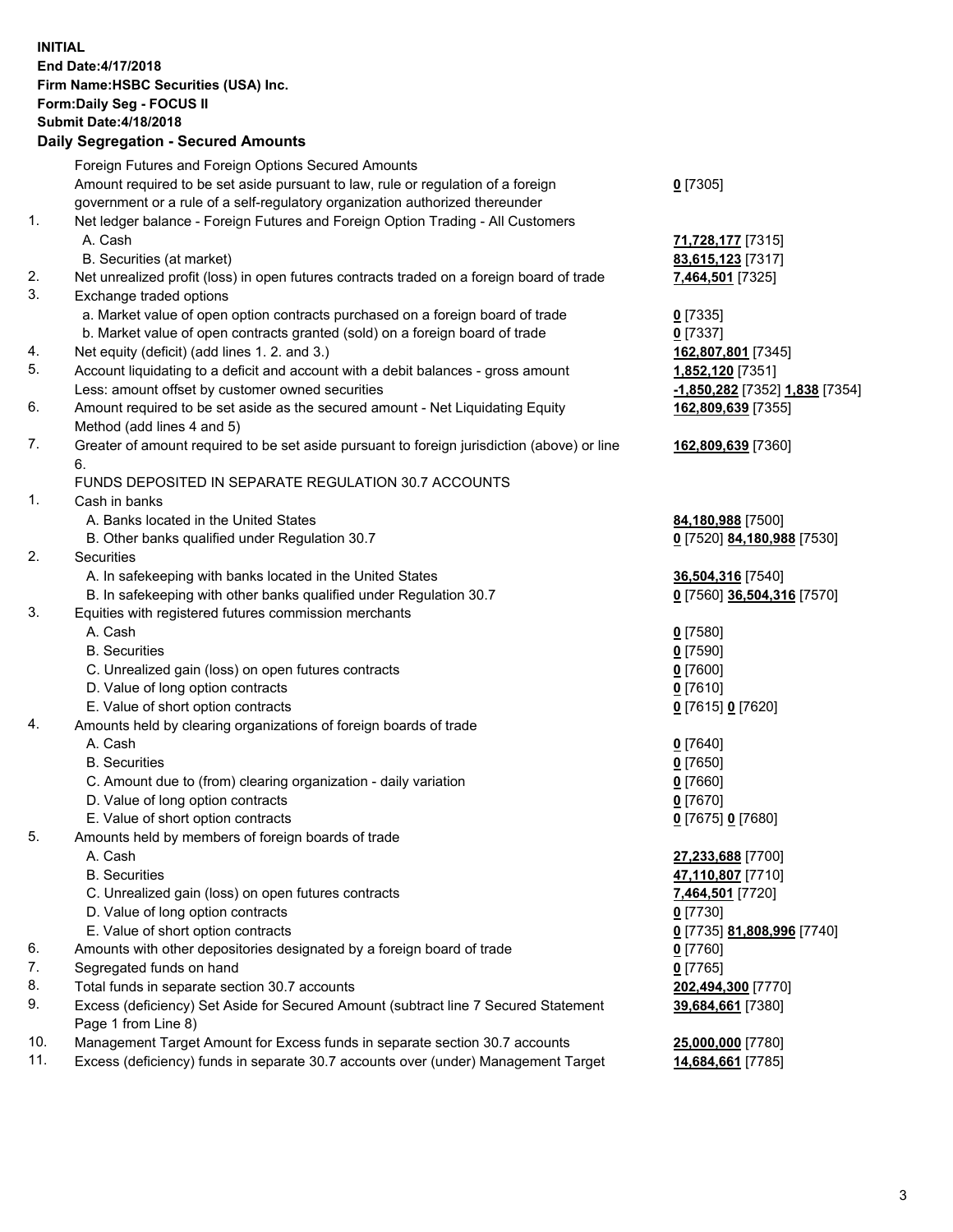**INITIAL End Date:4/17/2018 Firm Name:HSBC Securities (USA) Inc. Form:Daily Seg - FOCUS II Submit Date:4/18/2018 Daily Segregation - Segregation Statement** SEGREGATION REQUIREMENTS(Section 4d(2) of the CEAct) 1. Net ledger balance A. Cash **503,518,924** [7010] B. Securities (at market) **1,343,838,302** [7020] 2. Net unrealized profit (loss) in open futures contracts traded on a contract market **-91,000,328** [7030] 3. Exchange traded options A. Add market value of open option contracts purchased on a contract market **238,662,328** [7032] B. Deduct market value of open option contracts granted (sold) on a contract market **-50,306,043** [7033] 4. Net equity (deficit) (add lines 1, 2 and 3) **1,944,713,183** [7040] 5. Accounts liquidating to a deficit and accounts with debit balances - gross amount **8,598,769** [7045] Less: amount offset by customer securities **-8,440,595** [7047] **158,174** [7050] 6. Amount required to be segregated (add lines 4 and 5) **1,944,871,357** [7060] FUNDS IN SEGREGATED ACCOUNTS 7. Deposited in segregated funds bank accounts A. Cash **29,273,958** [7070] B. Securities representing investments of customers' funds (at market) **0** [7080] C. Securities held for particular customers or option customers in lieu of cash (at market) **268,765,721** [7090] 8. Margins on deposit with derivatives clearing organizations of contract markets A. Cash **519,194,890** [7100] B. Securities representing investments of customers' funds (at market) **0** [7110] C. Securities held for particular customers or option customers in lieu of cash (at market) **1,025,393,281** [7120] 9. Net settlement from (to) derivatives clearing organizations of contract markets **11,842,803** [7130] 10. Exchange traded options A. Value of open long option contracts **238,662,328** [7132] B. Value of open short option contracts **-50,306,043** [7133] 11. Net equities with other FCMs A. Net liquidating equity **10,087,723** [7140] B. Securities representing investments of customers' funds (at market) **0** [7160] C. Securities held for particular customers or option customers in lieu of cash (at market) **0** [7170] 12. Segregated funds on hand **49,679,300** [7150] 13. Total amount in segregation (add lines 7 through 12) **2,102,593,961** [7180] 14. Excess (deficiency) funds in segregation (subtract line 6 from line 13) **157,722,604** [7190] 15. Management Target Amount for Excess funds in segregation **147,000,000** [7194]

16. Excess (deficiency) funds in segregation over (under) Management Target Amount Excess

**10,722,604** [7198]